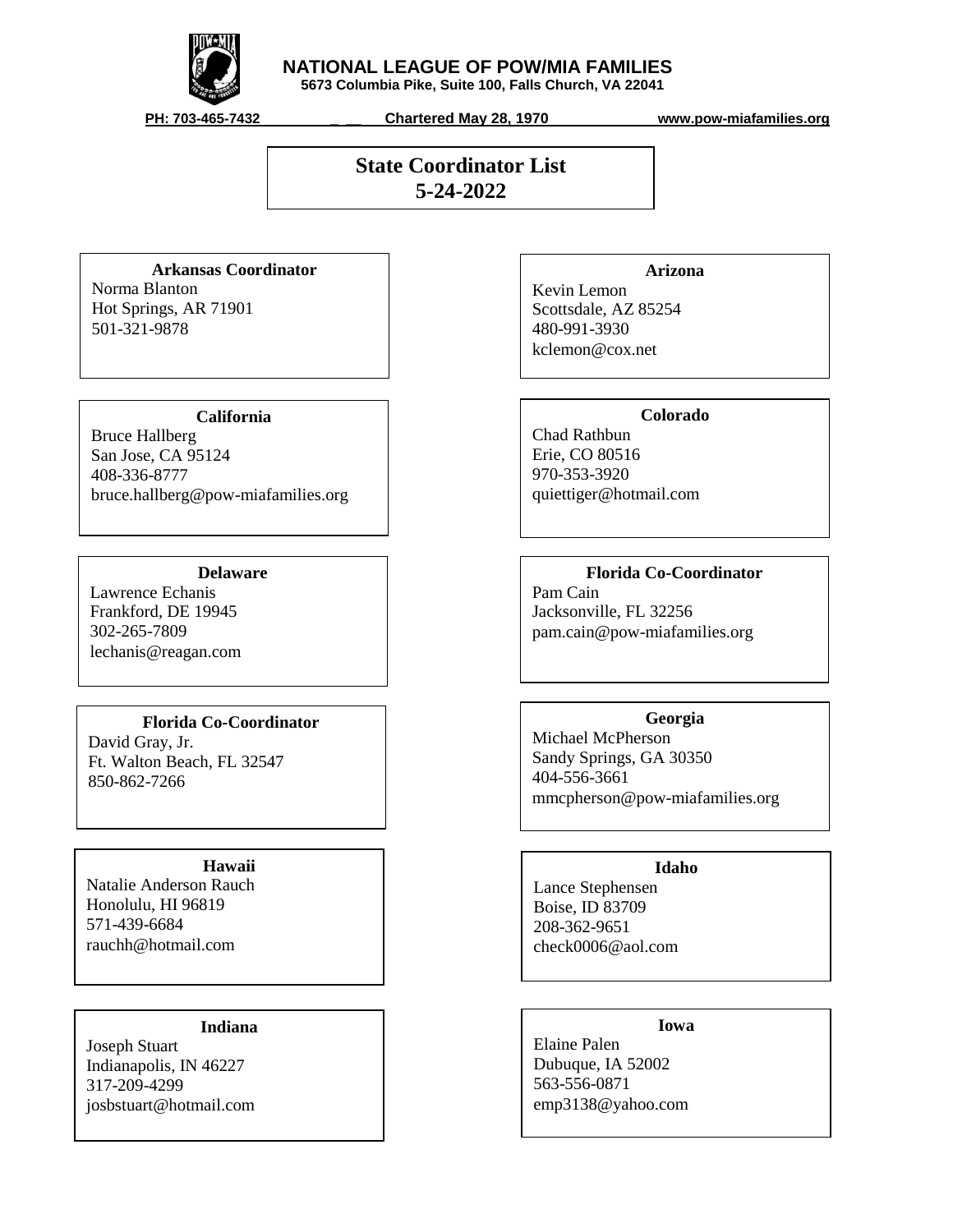# **NATIONAL LEAGUE OF POW/MIA FAMILIES**

 **5673 Columbia Pike, Suite 100, Falls Church, VA 22041**

 **PH: 703-465-7432 \_ \_\_ Chartered May 28, 1970 www.pow-miafamilies.org**

#### **Kansas**

Deanna Klenda Marion, KS 66861 316-841-5926 dkklenda@yahoo.com

**Maryland**

# **Mississippi Coordinator**

Amy Reeder Oxford, MS 38655 7877amyr@gmail.com 703-862-8840

### **Nebraska**

Shirley Hasse Omaha, NE 68135 402-334-5312 Shaase113@aol.com

## **Nevada Co-Coordinator**

Robin Olsen Spring Creek, NV 89815 702-580-0350 raolsenpowmia@gmail.com

## **New Jersey**

Nancy Engkilterra Toms River, NJ 08757 408-605-4764 nancy.engkilterra@pow-miafamilies.org

## **North Carolina**

Caroline Johnson McCall Wilson, NC 27893 252-382-1058 carolinejmccall@gmail.com

# **Kentucky**

Cindy Stonebraker Hopkinsville, KY 42240 931-241-1893 stoneymia68@gmail.com

# **Michigan**

Marty Eddy Warren, MI 48091 248-214-6398 eddypowmia@aol.com

## **Montana**

Bill Holton Butte, MT 59701 406-490-0389 jholt767@gmail.com

# **Nevada Co-Coordinator**

Betty Murphy Spring Creek, NV 89815 702-376-9317 mia101925@aol.com

# **New Hampshire**

Mandy Cain Greenland, NH 03840 703-899-6577 acain9@gmail.com

## **New York**

Christine Bernroth Hampton Bays, NY 11946 631-728-8176 pow.mia.nyfamily@gmail.com

## **Northern Ohio**

Gerald Farrow Burton, OH 44021 440-666-1231 gfarrow@jmz.net